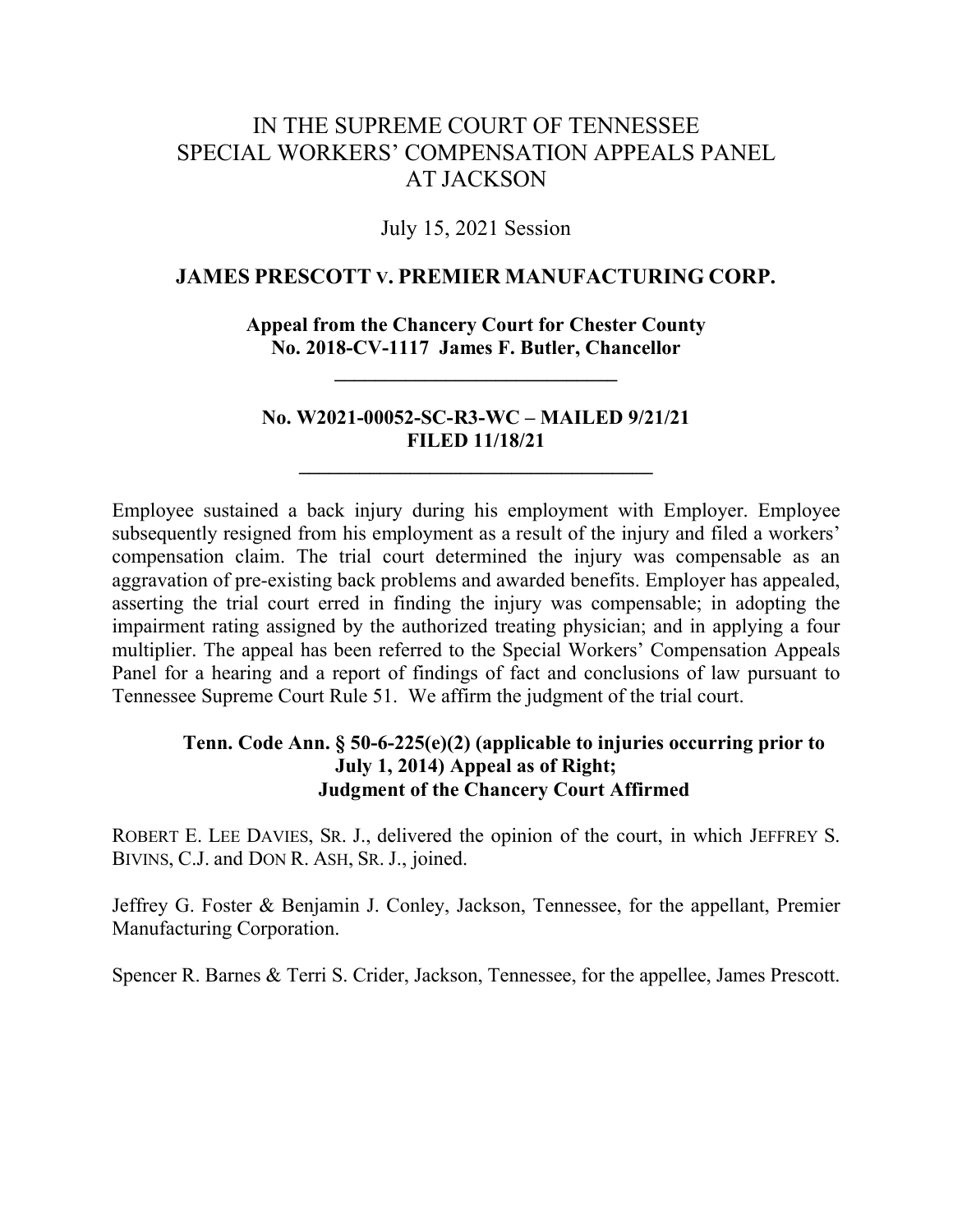## **OPINION**

#### **Factual and Procedural Background**

James Prescott ("Employee") worked as a tool and die technician for Premier Manufacturing Corporation ("Employer"). On October 1, 2012, Employee suffered a righthand shrapnel injury when metal fragments ejected from a machine. Employee was treated for his hand injury and returned to work on light duty. On or about October 24, 2012, while lifting a thirty-pound bucket of metal with his left hand, Employee felt a sharp pain down his back that extended to his buttocks, groin, leg, and right ankle.

Employee was initially examined by Dr. Adam Smith, who had treated Employee for his hand injury. At the same time and continuing into 2014, Employee was treated conservatively for his back pain at the Jackson Clinic. During this time, Employee resigned from his employment, indicating he could no longer do his job. Employee was ultimately referred to an authorized treating physician, Dr. Glenn Crosby, a board-certified neurosurgeon. After physical examination and testing, Dr. Crosby's impression was "worsening lumbar disc disease and right lower extremity radiculopathy and nerve damage." He ultimately opined that Employee's symptoms were related to his work injury and were more than likely an aggravation of Employee's pre-existing condition. Dr. Crosby concluded Employee was not capable of returning to work and assigned an impairment rating.

After exhausting the benefit review process, Employee filed his complaint for worker's compensation benefits.<sup>1</sup> The trial court subsequently granted Employer's motion for an independent medical evaluation (IME) by Dr. James C. Varner, a board-certified orthopedic surgeon. In preparation for trial, the parties deposed Employee, Dr. Crosby, and Dr. Varner. These depositions were admitted as exhibits to the trial.

At the October 28, 2020 trial, Employee testified in person. Employee was sixty-six years old at the time of trial and had an eleventh-grade education. Upon leaving high school, he worked as a laborer in the heating and cooling business. Employee subsequently took electronics courses and worked in television repair for almost twenty-four years. With the onset of "cheap" televisions, Employee was essentially forced out of the repair business. Employee next worked in the maintenance department at Volvo for five years before accepting employment at Employer where he was a machinist in tool and die. In

consolidated. The instant matter relates to the lower back injury.

 $\overline{a}$ 

 $<sup>1</sup>$  A similar action was filed with regard to Employee's hand injury. By agreement, the cases were</sup>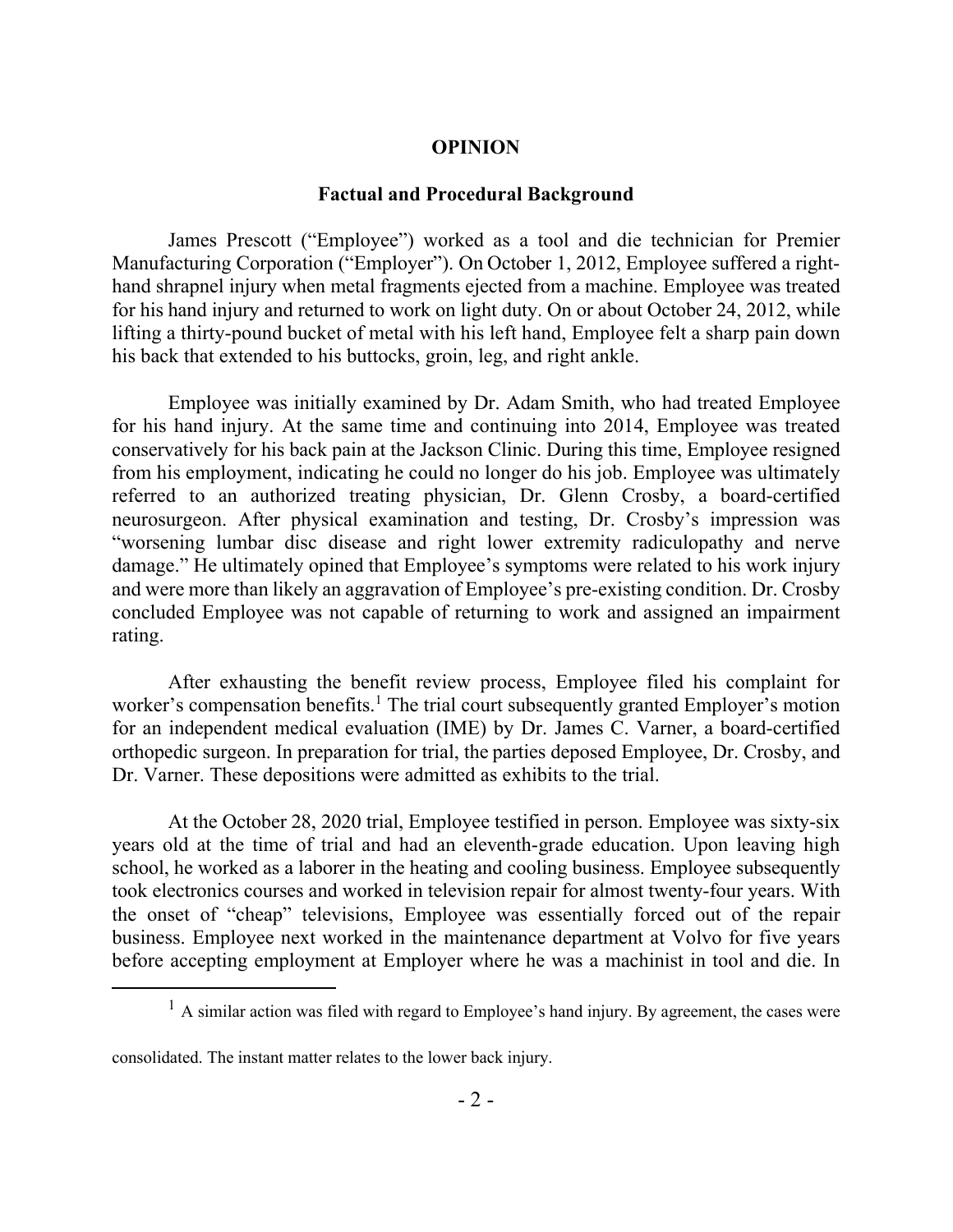October 2012, Employee injured his right hand when metal fragments were ejected from the machine. He was treated for his hand injury by Dr. Adam Smith and returned to work with light-duty restrictions. One day while picking up a heavy bucket of points with his left hand, Employee felt a sharp pain and burning sensation down his back that extended to his buttocks, groin, right leg, and right ankle. Employee indicated that although he had suffered from muscle spasms in the past, he had never experienced a similar pain or sensation. Initially, Employee returned to Dr. Smith for treatment of his back injury but Employer eventually referred him to Dr. Crosby. In the interim, Employee resigned from his job because he could no longer do the work. According to Employee, Dr. Crosby discussed two surgical options to relieve Employee's lower back pain. Employee was amenable to the first surgical option proposed by Dr. Crosby; however, the procedure was not approved. Employee declined the more intrusive spinal fusion surgical option.

Employee continued to experience the same back problems, indicating his back was "getting worse." He can no longer participate in hunting or fishing and can no longer ride a motorcycle. Employee has difficulty driving a vehicle, maintaining a small garden, and mowing the lawn. Employee said he could no longer perform the jobs he had held in the past.

On cross-examination, Employee was asked to reconcile certain responses from his earlier deposition with 2012 pre-injury medical records from Dr. Glenn Barnett, who had treated Employee for neck issues at the Semmes-Murphy Clinic. In his deposition, Employee indicated he was not taking any type of pain medication when his October 2012 back injury occurred at work. Further, in his deposition and at trial, Employee said he had not been treated for back pain prior to his injury in this case, describing the back pain he experienced in October 2012 as unlike any pain he had previously experienced. Employer presented Employee with Dr. Barnett's medical record from March 29, 2012, which listed hydrocodone as a "current medication" and contained a notation that "[Employee] also has . . . lower back pain . . . [and] pain that radiates into his legs – pain and numbness in his legs." Employee was shown a similar note from April 5, 2012, that also listed hydrocodone on the current medication list. Employee explained that he took hydrocodone "off and on" during the time period primarily for his neck pain, and while admitting he had some type of back pain with some numbness and tingling down his right leg prior to his work injury, Employee insisted the back pain noted in the earlier records and the back pain he experienced from his work injury were qualitatively different. Employee agreed that he received social security disability and no longer worked.

According to Dr. Crosby's deposition, he first saw Employee as a worker's compensation referral in September 2014. Dr. Crosby took Employee's history, learning specifics of the injury. He noted Employee's complaint of constant back pain with a radicular component in the right leg all the way to the foot with tingling dysesthesias. Dr.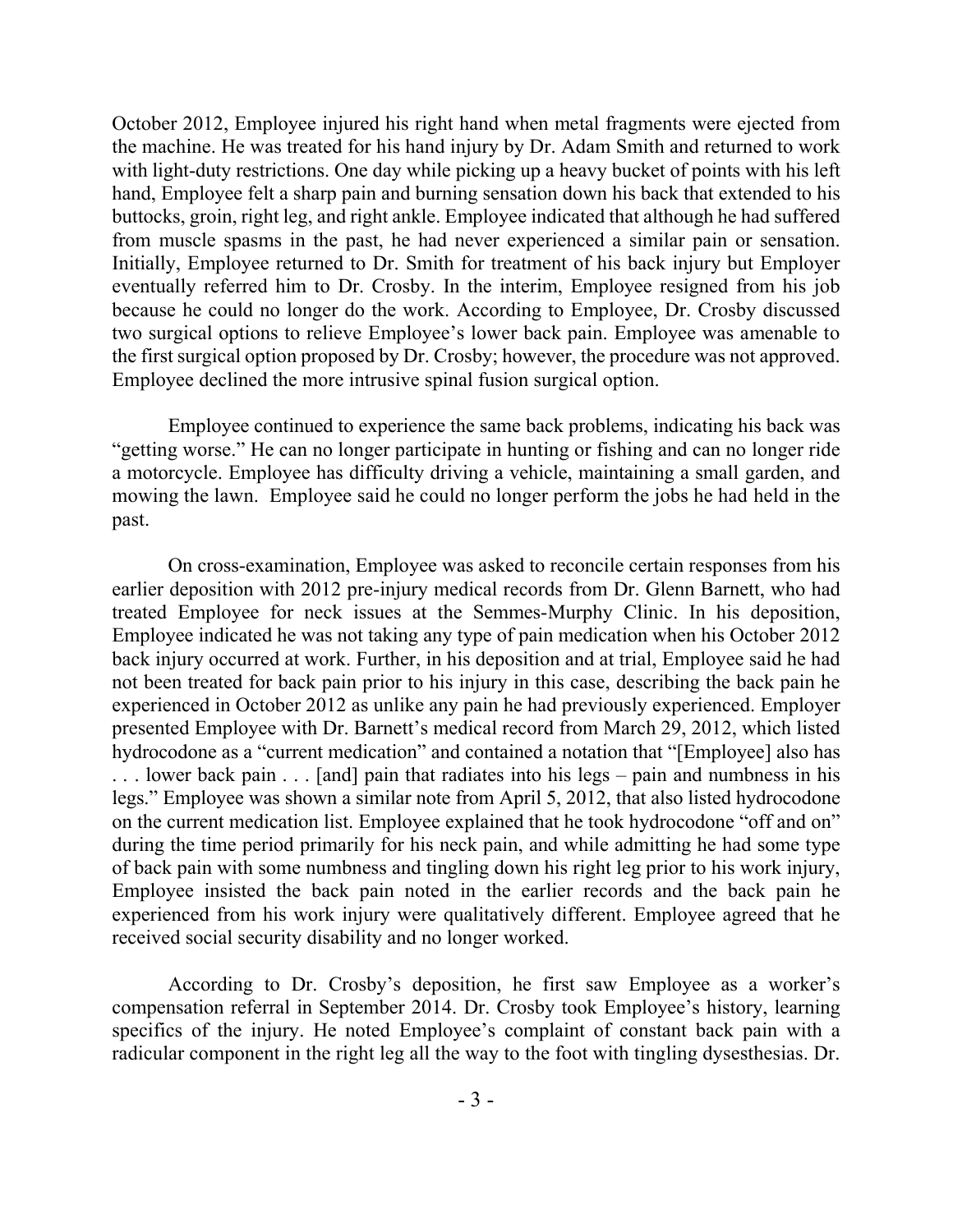Crosby was aware of the conservative treatment provided thus far including physical therapy and epidural steroid injections. The 2013 MRI Employee brought with him showed a central disc rupture at L4. A physical examination that day revealed Employee had pain with the straight-leg raise, suggesting compression of the nerve root. Dr. Crosby's impression that day was "worsening lumbar disc disease and right lower extremity radiculopathy and nerve damage in setting of a work injury." Dr. Crosby referred Employee for current imaging, including an x-ray and a lumbar spine MRI. The new MRI revealed a ruptured disc at L4 to the right that was causing neuroforaminal stenosis. Dr. Crosby also noted that Employee was suffering from an annular tear of the disc. These findings were consistent with Employee's complaint that most of his pain was from the right side down the right leg. Dr. Crosby offered a surgical procedure called a microdiscectomy to remove part of the disc and take pressure off the nerve.

Employee returned in January 2016 having had no additional treatment. He continued to complain of pain in the back and down the right leg. Dr. Crosby ordered additional imaging that showed Employee had more degenerative findings at two levels, L4-5 and L5-S1. Dr. Crosby felt Employee's condition was worsening. At that point, surgical considerations changed from microdiscectomy to possible fusion surgery. However, Employee wanted to avoid surgery. Dr. Crosby placed Employee at maximum medical improvement (MMI) on February 19, 2016. Dr. Crosby ordered a functional capacity examination (FCE) that revealed Employee could not return to work at Premier and met only the medium classification with a twenty to fifty pound occasional lift and ten to twenty-five pound frequent lift. Dr. Crosby noted that Employee had been off work since 2013 and had been on disability for the past few years. Based on the Sixth Edition of the AMA Guides, Dr. Crosby assigned an impairment rating of fifteen percent (15%) to the body as a whole. Dr. Crosby wrote a letter to Employee's counsel dated January 15, 2016, referencing causation. Dr. Crosby opined that, based on the history, Employee's symptoms were related to his injury "and more than likely were an aggravation of an underlying condition." His opinion remained the same on the date of the deposition.

During cross-examination, Dr. Crosby explained that the patient history contained in his original report came from Employee and was consistent with the history provided by Dr. Smith, indicating the back symptoms and particularly the radiculopathy began after the October 2012 work injury. Dr. Crosby acknowledged that he had not reviewed all of Employee's past medical records and had not reviewed any medical records that preexisted the October 2012 work incident. Dr. Crosby also acknowledged that low back pain with radicular symptoms prior to the work incident could indicate that the ruptured disc preexisted Employee's work injury. Dr. Crosby indicated his causation opinion was based on Employee's subjective complaints and truthfulness regarding when the symptoms began, the imaging, and his examination. He agreed that if the history was incorrect, his causation opinion could be impacted. As to the impairment rating, Dr. Crosby used Table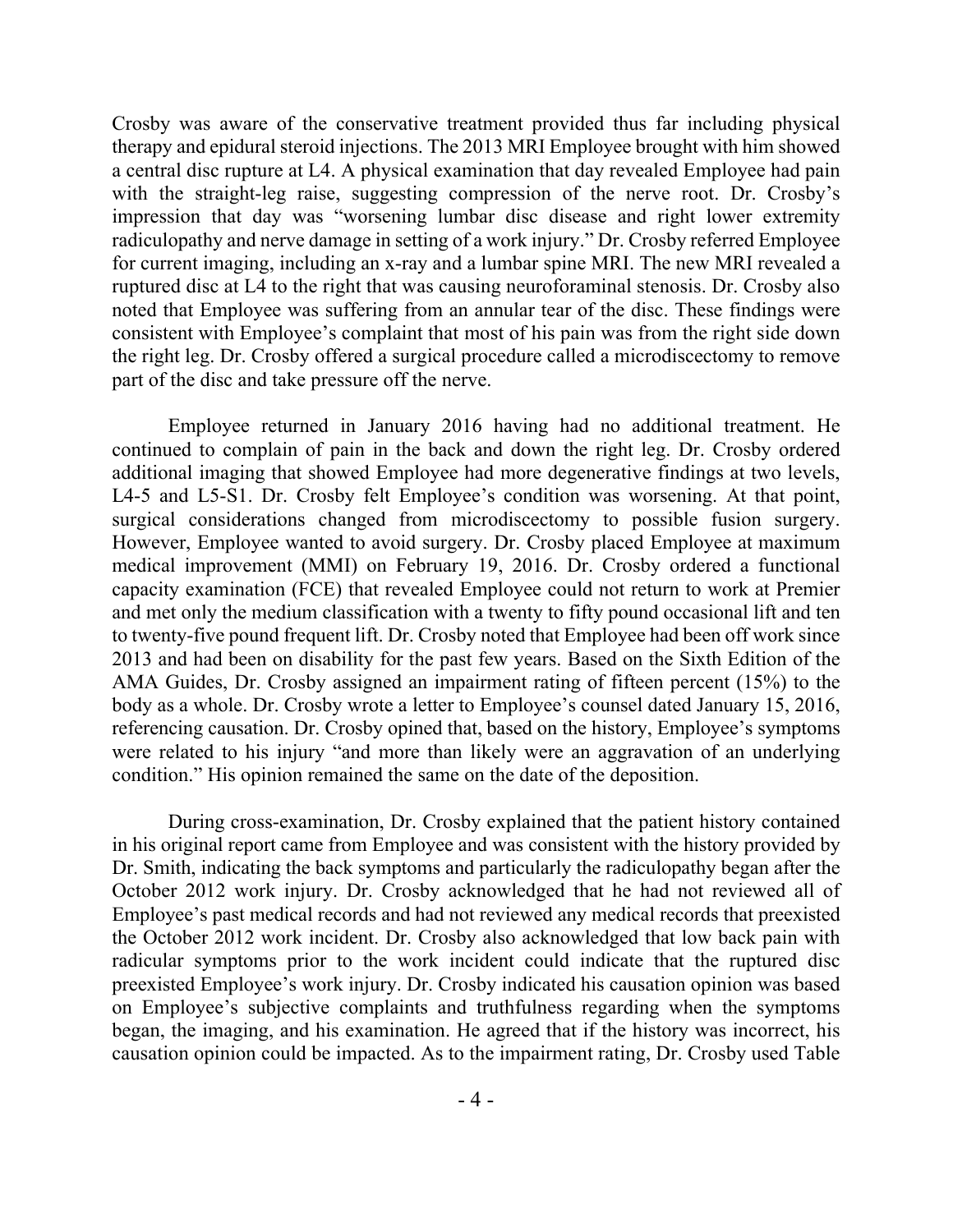17-4 Class 2 and 3 based on Employee's disc herniation and two-level spondylosis with radiculopathy.

According to Dr. Varner's deposition, he conducted an IME on August 20, 2019 at Employer's request. He took Employee's history and discussed the October 2012 work incident. Dr. Varner reviewed the medical records of the Jackson Clinic, Dr. Hugh Barnett, Dr. Adam Smith, Dr. Glenn Crosby, Work Plus Rehab, along with diagnostic imaging including an April 2012 MRI from the Jackson-Madison County General Hospital; a March 2013 MRI from Sports Medicine and Spine; and a November 2014 MRI from Hardin Medical Center. According to Dr. Varner, records from the Jackson clinic dating back to 1988 and continuing into 2005 mentioned lower back and/or right leg pain. These records show that by 2001, Employee required pain medication for lower back pain. Dr. Varner also noted that Employee was seen by Dr. Barnett in March 2012 with a description of lower back and bilateral leg pain and numbness. He observed that after the October 2012 work incident, Employee was initially seen by Dr. Smith and had an evaluation by an orthopedic surgeon with conservative treatment at the Jackson Clinic. Dr. Varner also reviewed Dr. Crosby's report.

During his physical examination, Dr. Varner observed that Employee walked with a limp and ambulated with a cane. Employee described pain with straight-leg raise on the right. Dr. Varner saw no evidence of radiculopathy. X-rays revealed degenerative disc findings at both the L4-5 and L5-S1 levels. In his assessment, Dr. Varner noted degenerative disc disease predating the October 2012 injury. In his opinion, based on the history and description provided by Employee, Employee's described work injury "exacerbated underlying pre-existing degenerative disc changes with attendant increase in preexistent symptoms." Dr. Varner noted, however, that no pathology on the MRI studies could definitively be identified as posttraumatic. Based on the AMA Guides, Table 17-4 Class 1, Dr. Varner assigned an impairment rating of seven percent (7%) to the body as a whole, based on degenerative disc disease. Dr. Varner explained that Employee was assigned a Class 1 impairment for documented disc pathology at multiple levels with nonverifiable radicular components.

On cross-examination, Dr. Varner acknowledged that Employee provided him with a history of pre-existing low back problems. He agreed that the October 2012 incident in all likelihood exacerbated Employee's underlying condition but without resulting in an anatomical change. Dr. Varner estimated he spent between thirty-eight and forty-five minutes in total with Employee.

At the conclusion of the trial, the court took the matter under advisement. On November 5, 2020, the court issued its findings of facts and conclusions of law. In short, the court found that Employee's back injury arose out of and in the course of Employee's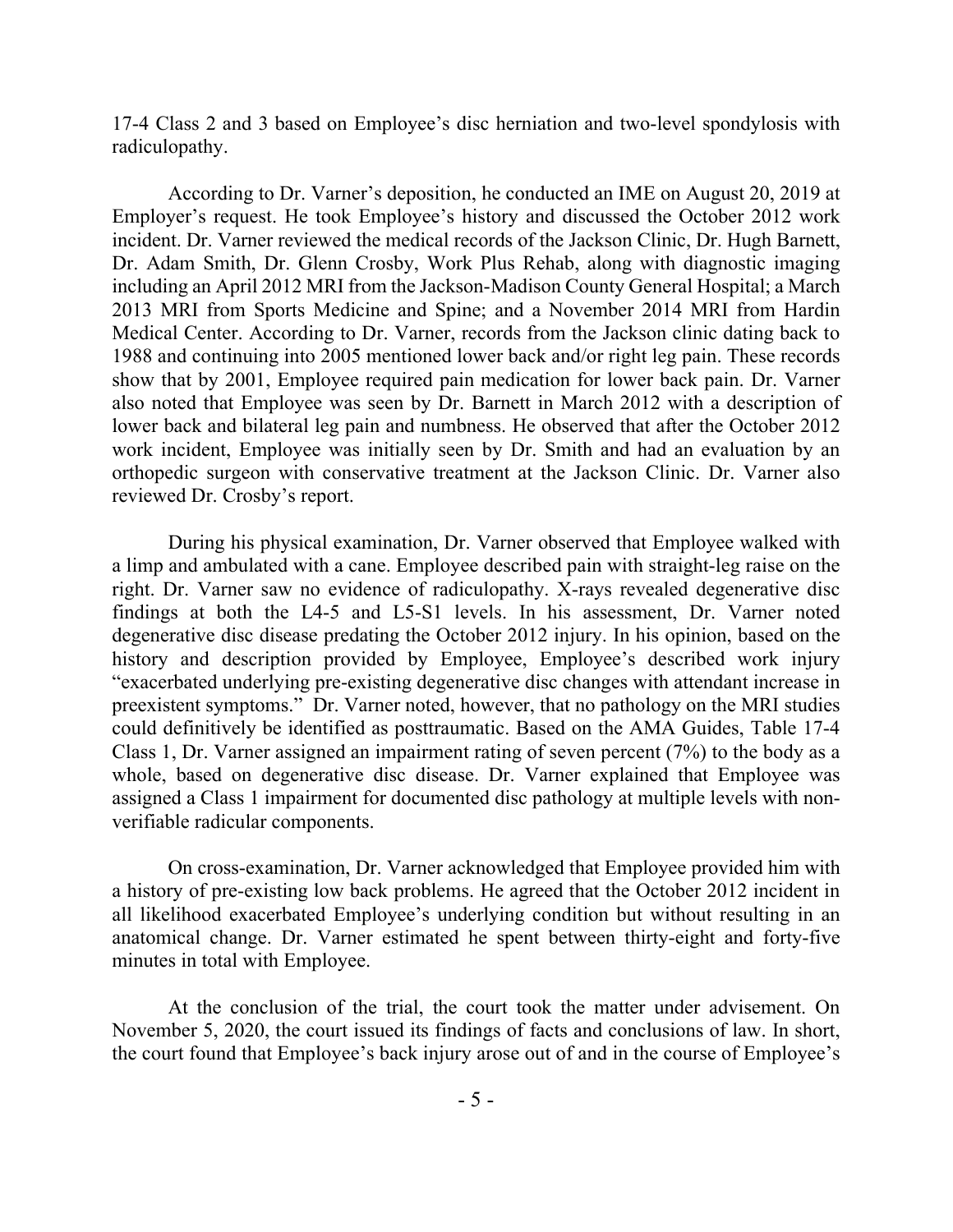employment with Employer; that the back injury was compensable as an aggravation of Employee's pre-existing condition; and that the back injury was the primary reason Employee resigned from employment. In awarding benefits, the court chose Dr. Crosby's fifteen percent (15%) impairment rating and applied a multiplier of four, having concluded Employee did not make a meaningful return to work. Employer has appealed.

### **Analysis**

## **Standard of Review**

A reviewing court must presume the trial court's factual findings are correct unless the preponderance of the evidence is otherwise. Tenn. Code Ann.  $\S$  50-6-225(e)(2) (applicable to injuries occurring prior to July 1, 2014). When the trial judge has had the opportunity to observe a witness' demeanor and to hear in-court testimony, considerable deference is given to the trial court's factual findings. Madden v. Holland Grp. of Tenn., Inc., 277 S.W.3d 896, 898 (Tenn. 2009). When the record contains expert medical testimony presented by deposition, the reviewing court may draw its own conclusions with respect to the weight and credibility of the evidence. Foreman v. Automatic Sys., Inc., 272 S.W.3d 560, 571 (Tenn. 2008).

### **Causation/Compensability**

Employer first argues the trial court erred in its determination that Employee sustained a compensable work injury. Indeed, "an employee seeking workers' compensation benefits must prove that the injury . . . both arose out of and occurred in the course of employment. Foreman, 272 S.W.3d at571 (citing Tenn. Code Ann. § 50-6-  $102(12)(A)(i)$  (2008)). "In the course of employment" means that the injury occurs while the employee is performing a duty he is hired to perform. Id. (focusing on the time, place, and circumstances of the injury). "Arising out of employment" refers to causation, meaning there is a "causal connection between the conditions under which the work is required to be performed and the resulting injury." Id. at 571-72. Employee carries the burden of proving every element of his case by a preponderance of the evidence. Id. at 572.

In this case, Employee reported that he suffered a back injury on or about October 24, 2012, while lifting a thirty-pound bucket of metal during the performance of his job duties. However, citing past medical records, Employer maintains Employee had a long history of lower back pain and suggests Employee's purported back injury did not arise out of or occur in the course of his employment. Employer introduced medical records indicating Employee was evaluated for some type of back pain as early as 1988. In the ensuing years, Employee was treated for various complaints of lower back pain and was prescribed hydrocodone for the pain. In March 2012, Employer saw Dr. Barnett, who had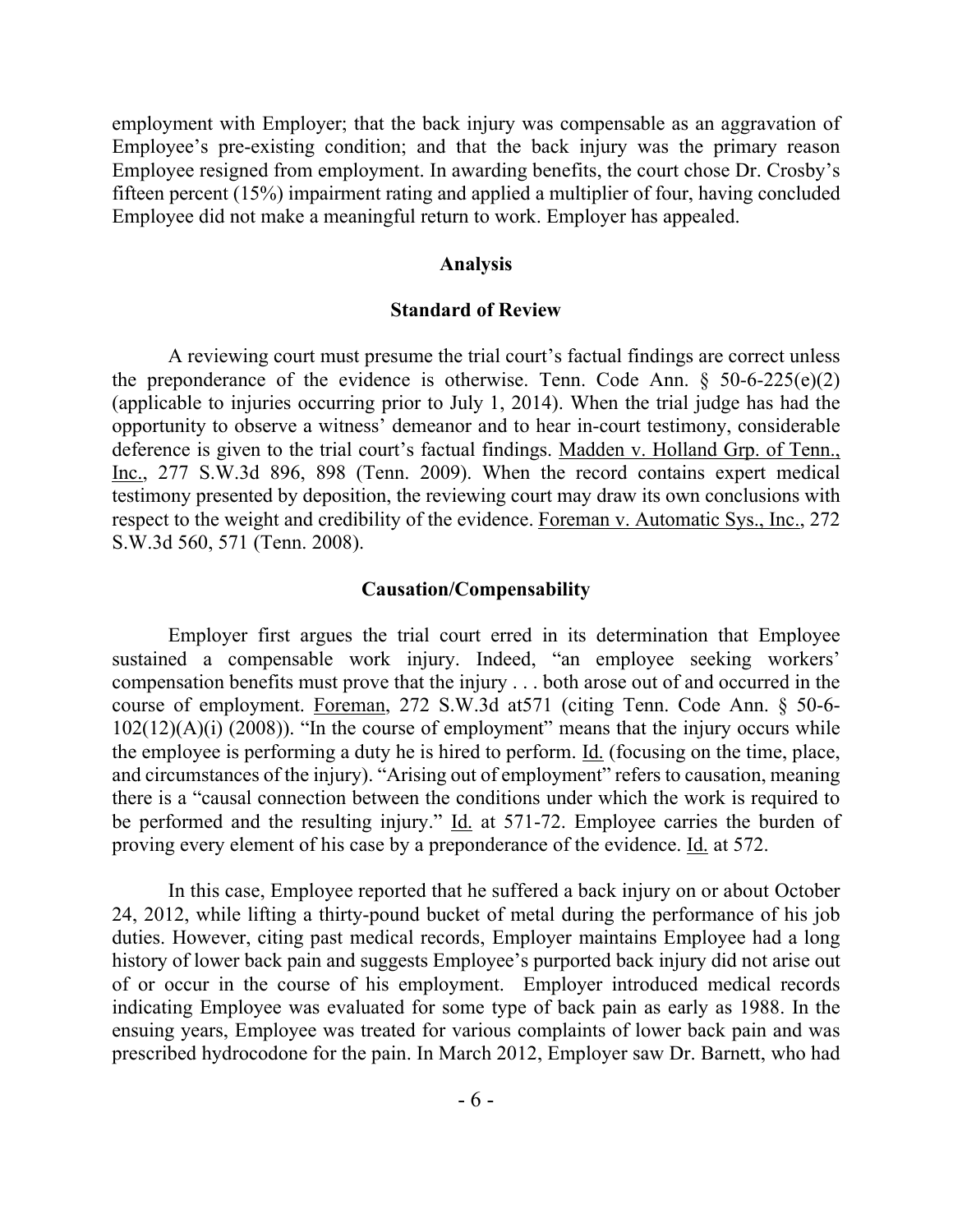performed neck fusion surgery on Employee in 2007. Dr. Barnett noted that Employee had lower back pain, indicating Employee reported "a pain that radiates into his legs and numbness of his legs." In a follow-up visit in April 2012, Dr. Barnett indicated Employee had "degenerative dis[c] disease."

Employer submits that despite these medical records, Employee made unreliable and incorrect statements about his medical history to Drs. Smith, Crosby, and Varner, and while testifying under oath. Employer argues that based on these inconsistencies, the trial court erred in relying on Employee's testimony. Likewise, Employer asserts that the value of the medical opinions of Drs. Crosby and Varner was reduced because of their reliance on Employee's misstatements. As to Employee's testimony, it is well settled that when the trial judge has seen and heard the witness testify in person, the judge's credibility findings are given considerable deference because the trial court had the opportunity to observe the witness' demeanor and hear the in-court testimony. See Foreman, 272 S.W.3d at 571 (citing Whirlpool Corp. v. Nakhoneinh, 69 S.W.3d 164, 167 (Tenn. 2002)). In this instance, the trial court chose to accredit Employee's distinction between his past and present back problems and resolved any conflicts in Employee's favor. Having accredited Employee's testimony, the trial court was therefore not required to reject the deposition testimony of Drs. Crosby and Varner simply because they relied on Employee's representations. In fact, although Dr. Crosby, who had not seen the past medical records, indicated during crossexamination that pre-existing lower back symptoms could affect his opinion, Dr. Crosby's opinion was not seriously challenged or otherwise undermined during cross-examination. Similarly, Dr. Varner, who had the opportunity to view the past medical record, nonetheless did not alter his ultimate opinion that Employee's symptoms reflected an aggravation of his pre-existing condition. Accordingly, we cannot conclude that the trial court erred in accrediting Employee's testimony.

Employer next contends that even with Employee's unreliable testimony, the trial court erred in finding Employee sustained a compensable aggravation of pre-existing back problems. An employer takes an employee "as is" and assumes the responsibility for a work-related injury which aggravates a pre-existing injury. Cloyd v. Hartco Flooring Co., 274 S.W.3d 638, 643 (Tenn. 2008). In Trosper v. Armstrong Wood Prods., 273 S.W.3d 598 (Tenn. 2008), the Tennessee Supreme Court adopted the following rule when an employee seeks compensation based on an aggravation of a pre-existing condition:

We reiterate that the employee does not suffer a compensable injury where the work activity aggravates the pre-existing condition merely by increasing the pain. However, if the work injury advances the severity of the preexisting condition, or if, as a result of the pre-existing condition, the employee suffers a new, distinct injury other than increased pain, then the work injury is compensable.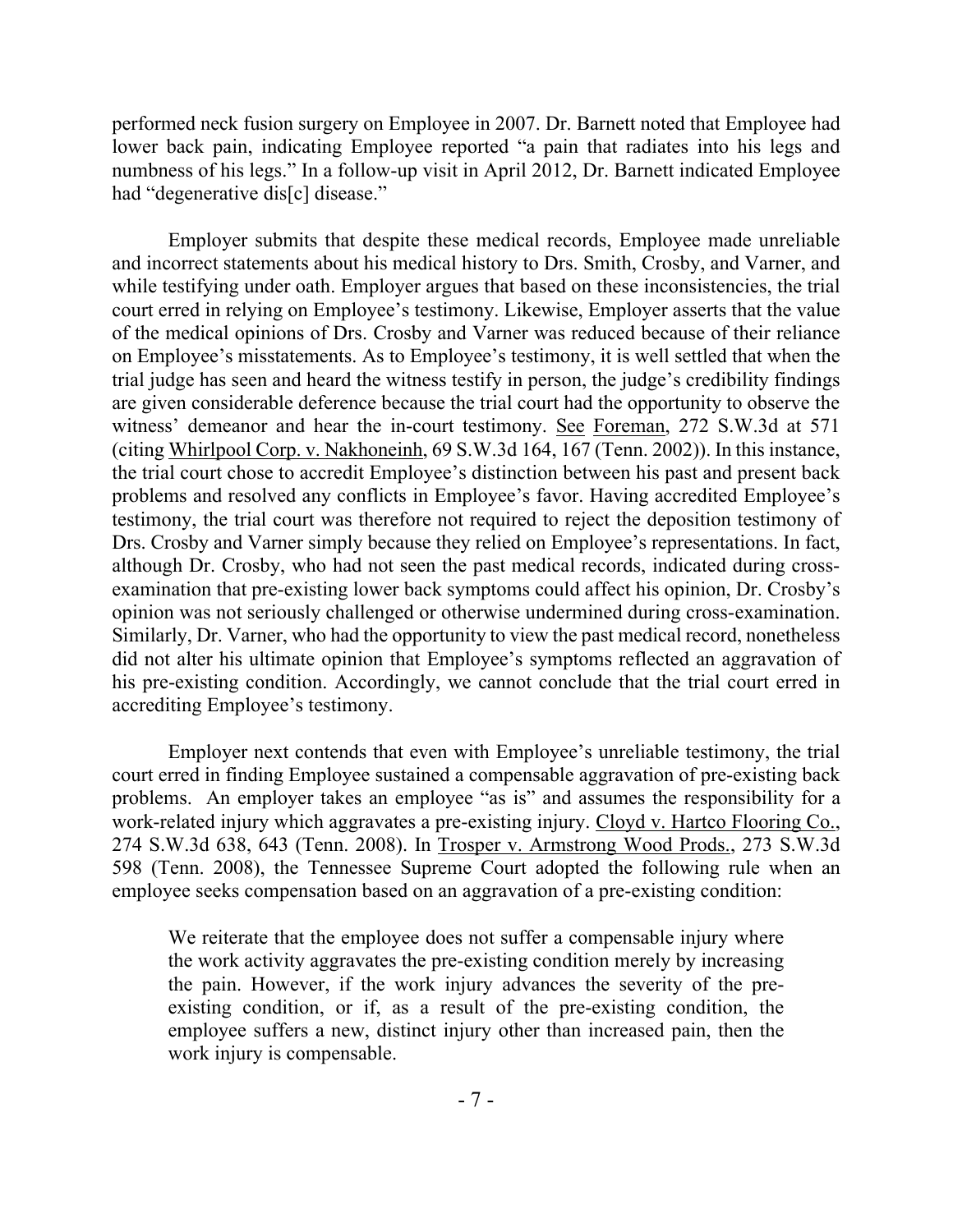Id. at 645. As noted, the medical proof came from the deposition testimony of Dr. Crosby and Dr. Varner and accompanying exhibits. Both physicians agreed Employee's work injury aggravated his pre-existing condition; however, they held slightly different opinions as to the nature and extent of the aggravation. Based on Dr. Crosby's lengthy treatment of Employee and his status as a surgeon, the trial court accepted Dr. Crosby's opinion that Employee's back condition was advanced and aggravated. Because Drs. Crosby and Varner testified by deposition, the Panel can draw its own conclusions. See Foreman, 272 S.W.3d at 571.

From our own review of the record, we observe that an MRI referenced in Dr. Bennett's April 2012 records indicated Employee had degenerative disc disease and narrowing of disc spaces described by Dr. Bennett as "not a surgical problem." A 2013 MRI taken after Employee's October 2012 work injury showed a central disc rupture at L4. After reviewing the 2013 MRI and examining Employee in September 2014, Dr. Crosby's impression was "worsening lumbar disc disease, right lower extremity radiculopathy, and nerve damage in setting of a work injury." A 2014 MRI revealed a ruptured disc at L4 on the right causing neuroforaminal stenosis. Dr. Crosby also noted Employee was suffering from an annular tear of the disc. At this juncture, Dr. Crosby recommended microdiscectomy surgery. Although unclear, Employee testified the surgery was not approved. When Employee returned to Dr. Crosby in 2016, additional imaging indicated Employee's disc disease had worsened with degenerative findings at L4-5 and L5-S1. Employee declined fusion surgery. On the other hand, Dr. Varner described the aggravation as "attendant increase in pre-existing symptoms, adding that the MRIs demonstrated no pathology that could be definitively identified as posttraumatic."

Again, both highly-qualified physicians concluded Employee's symptoms resulted from an aggravation of his pre-existing condition. Although Dr. Varner suggested that the work injury merely increased Employee's pain, we are persuaded by Dr. Crosby's testimony that Employee's condition had advanced to such a degree that Dr. Crosby offered surgical intervention. We note that just months earlier, Dr. Barnett indicated Employee's then-existing condition was not a "surgical problem." We recognize Dr. Crosby was not privy to the past medical records and that, during cross-examination, he indicated his opinion could be affected by such records. However, in our view the cross-examination did not undermine Dr. Crosby's ultimate opinion. For these reasons, we conclude Employee established he suffered a compensable work injury.

#### **Impairment Rating**

In its next issue, Employer contends the trial court erred in using Dr. Crosby's fifteen percent (15%) impairment rating instead of Dr. Varner's seven percent (7%) impairment rating to determine Employee's permanent partial disability benefits. Both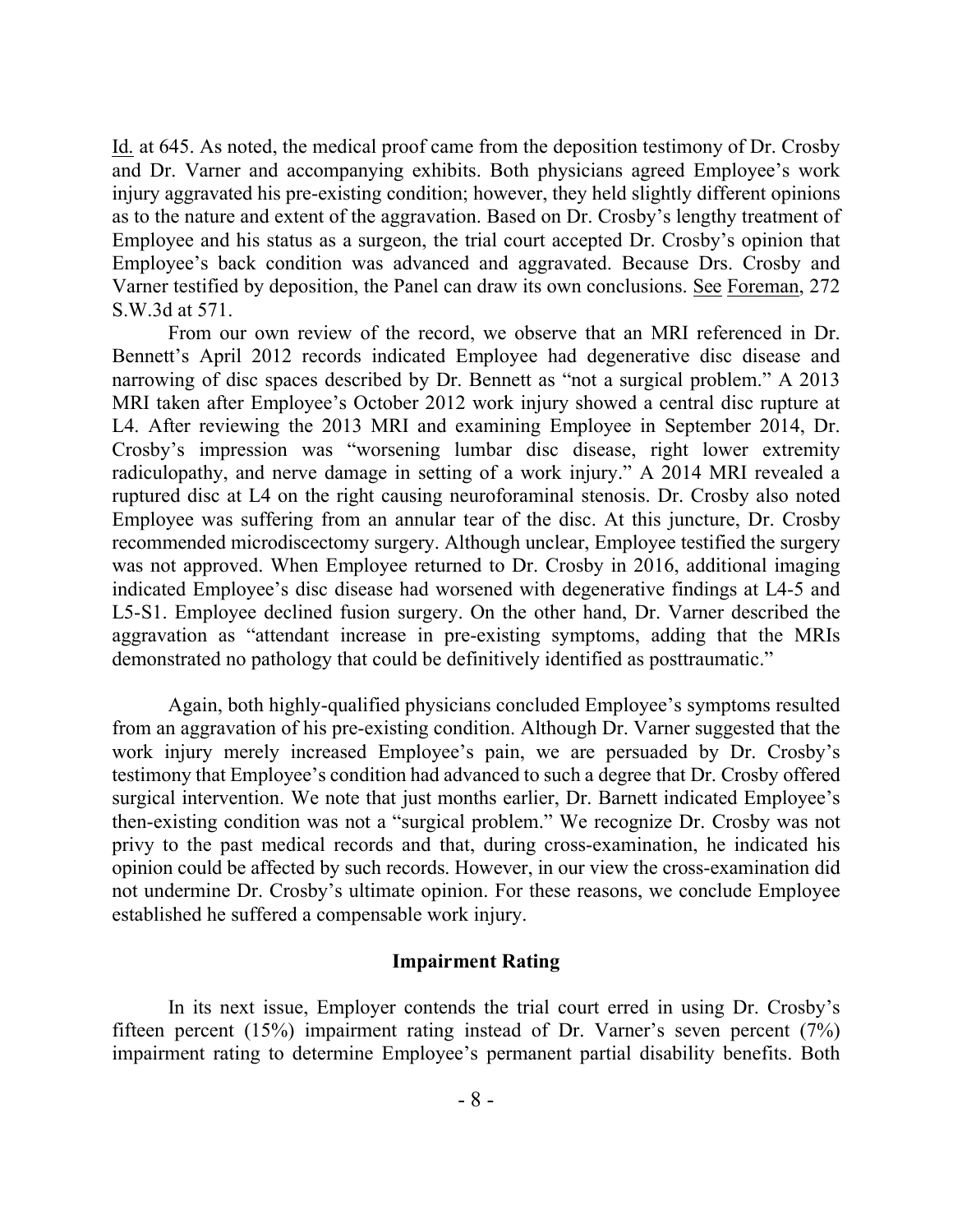experts utilized the AMA Guides.

Dr. Crosby used Table 17-4 of the AMA Guides. He determined that Class 2 and 3 apply to Employee's condition. Accordingly, his fifteen percent (15%) rating was based on Employee's "disc herniation, two level spondylosis with radiculopathy," recognizing that the spondylosis (or degeneration) was not caused by the work accident but opining that the radiculopathy resulted from the work injury. Dr. Varner used Table 17-4 but applied Class 1 in assigning his seven percent (7%) rating for "documented disc pathology at multiple levels with non-verifiable radicular complaints."

Employer maintains the trial court should have used Dr. Varner's impairment rating because (1) Dr. Crosby incorrectly applied the AMA Guides; and/or (2) Dr. Varner noted no pathology on the MRI studies that could be identified as posttraumatic. Employer's arguments stem from a difference in diagnosis as to the degree of aggravation. The interpretation of the AMA Guides as to anatomical impairment is the job of medical experts. Strickland v. U.S. Xpress Enters., Inc., No. E2014–00917–SC–R3–WC, 2015 WL 2066007, at \*8 (Tenn. Workers' Comp. Panel Apr. 27, 2015) (citations omitted). When the medical testimony differs, the trial judge must choose which expert to accredit considering among other things the experts' qualifications, the circumstances of their examinations, and the information available to the experts. See id. (citing Kellerman v. Food Lion, Inc., 929 S.W.2d 333, 335 (Tenn.1996)). In this case, each medical expert used Table 17-4 but disagreed on whether Employee should be placed in Class 1 or Class 2 or 3. Each expert chose the placement based on his own diagnosis. Thus, Dr. Crosby did not incorrectly apply the AMA Guides. Instead, he simply made a different diagnosis than Dr. Varner.

The trial court accredited Dr. Crosby's diagnosis and, in turn, adopted Dr. Crosby's impairment rating based in large part on Dr. Crosby's qualifications as a neurosurgeon and the length of time he provided care and treatment to Employee. Having conducted our own review of the expert testimony, we conclude the trial court did not err in adopting Dr. Crosby's fifteen percent (15%) impairment rating.

### **Multiplier**

Finally, Employer argues any multiplier applied to Employee's impairment rating "should be low" because Employee's failure to return to work was due in large part to factors not related to his work injury, such as his pre-existing back condition. Our analysis encompasses the concept of "meaningful return to work" and includes an assessment of Employee's vocational disability.

The applicable statute provides that if an employee makes a meaningful return to work, his permanent partial disability benefits are capped at one and one-half  $(1 \frac{1}{2})$  times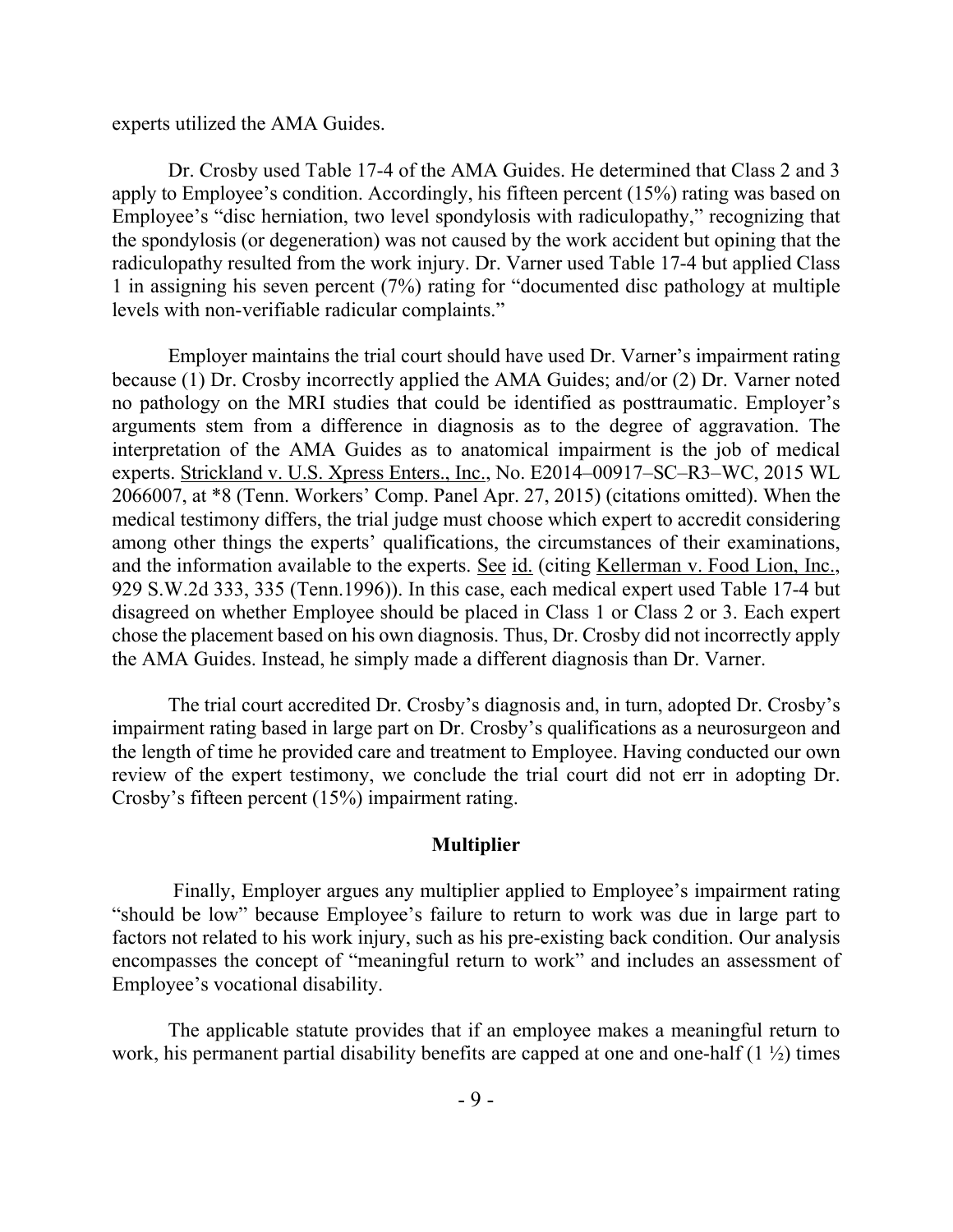the medical impairment rating. On the other hand, if an employee does not make a meaningful return to work, he may receive benefits up to six (6) times the medical impairment rating. Tenn. Code Ann.  $\S$ § 50-6-241(d)(1)(A), (2)(A) (applicable to injuries occurring on or after July 1, 2004 but before July 1, 2014). In considering whether an employee made a meaningful return to work, we examine "the reasonableness of the employer in attempting to return the employee to work and the reasonableness of the employee in failing to either return to work or remain at work." Woods v. Ace-American Ins., No. E2013-01916-SC-R3-WC, 2014 WL 4049867, at \*5 (Tenn. Workers' Comp. Panel Aug. 15, 2014) (quoting Tryon v. Saturn Corp., 254 S.W.3d 321, 328-29 (Tenn. 2008)). The "touchstone" of the analysis is "reasonableness" guided by the following factors: (1) whether the injury rendered the employee unable to perform his job; (2) whether the employer declined to accommodate work restrictions 'arising from' the injury; and (3) whether the injury caused too much pain to permit the continuation of the work. Id*.*

In this case, Employee resigned from his employment. If an employee resigns for reasons that are reasonably related to his work injury, the higher cap in section 50-6-  $241(d)(2)(A)$  applies. However, if the employee retires for personal or other reasons not reasonably related to his work injury, the lower cap in section  $50-6-241(d)(1)(A)$  is triggered. Id*.* Thus, the meaningful return to work inquiry is fact-intensive, and resolution of the issue hinges on the trial court's assessment of the employee's credibility. Id*.*

In this case, Employee submitted his resignation letter on July 11, 2013. In his letter, Employee mentioned an unrelated carpal tunnel diagnosis, his hand injury, and his lower back problem. Employee indicated that he could no longer do his job. At trial, Employee emphasized that his resignation was attributable to his lower back problems. He said he could no longer get to work much less perform the tasks required in his job as a tool and die machinist. The trial court accredited Employee's testimony and found that Employee acted reasonably in resigning.

We find similarities between Employee's resignation and the resignation of the employee in Woods. In Woods, the employee, who had also been under medical treatment for symptoms related to her work-related back injury, ultimately resigned from her job because could not tolerate the physical activities required of her. The trial court found the employee acted reasonably in resigning, and the Woods panel affirmed. Id. at \*6 (citing Howell v. Nissan North America, Inc., 346 S.W.3d 467, 472-73 (Tenn. 2011) in which the employee resigned because she was not physically capable of working on an assembly line). In the instant case, we conclude that the evidence does not preponderate against the trial court's finding that Employee acted reasonably in resigning and therefore did not make a meaningful return to work.

Finally, we consider the extent of Employee's vocational disability and the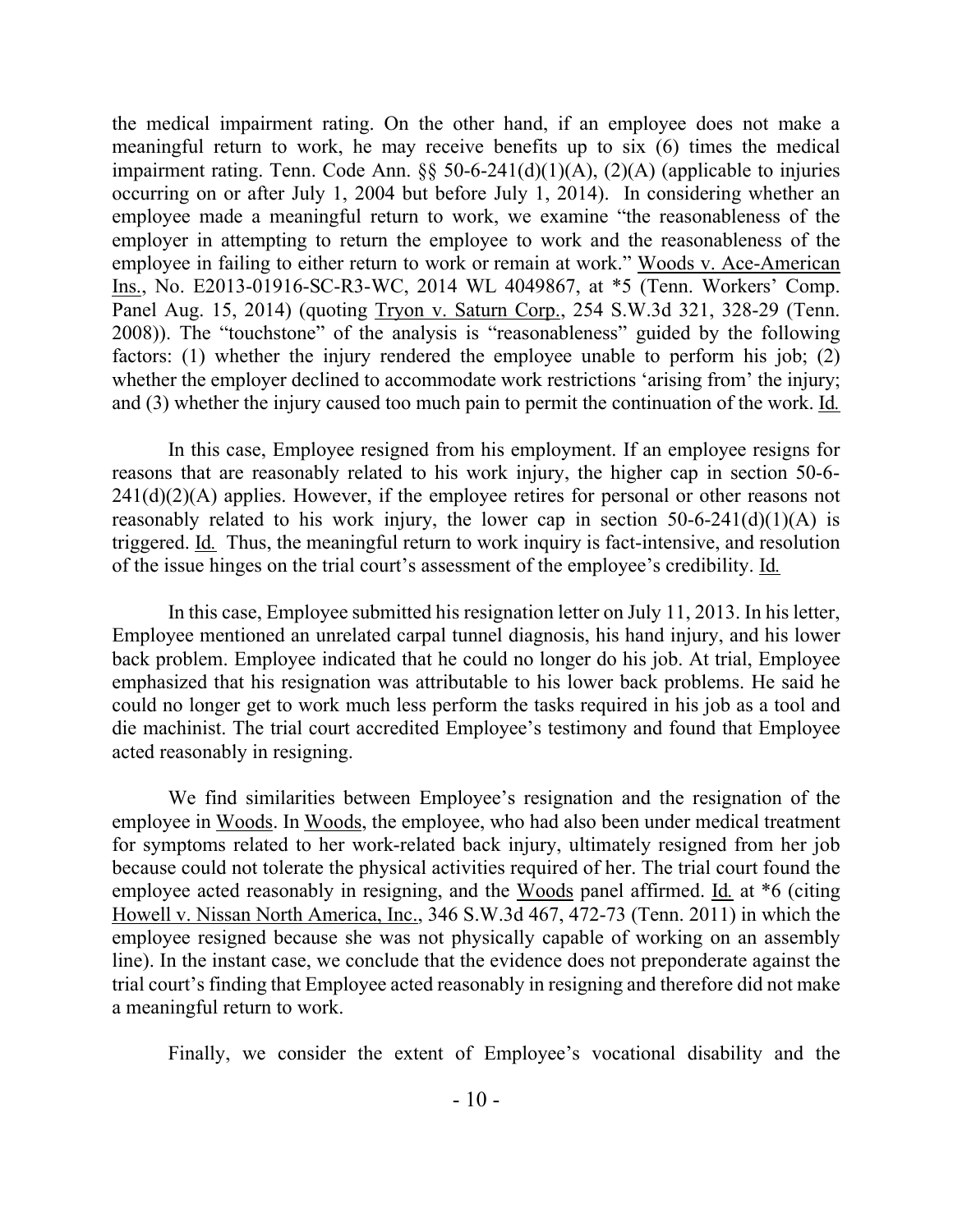appropriate multiplier. The proof established that Employee was age fifty-nine at the time of his injury. He completed the eleventh grade and later obtained his GED. Employee took computer and electronics courses and had a forklift license. In his early years, Employee worked as a laborer in the heating and cooling industry. Subsequently, he worked in television repair and for a short time operated his own television repair shop. When the repair business fizzled, Employee worked in maintenance at Volvo Penta. In hopes of making a greater income, Employee went to work in tool and die for Employer. Employee has not been employed since his injury, and he now receives Social Security disability.

Dr. Crosby ordered a functional capacity evaluation and determined that Employee was not capable of returning to work at Employer. He acknowledged Employee could return to work at a "medium level." However, Employee's employment prospects are clearly limited, and Employee cannot realistically return to any of his former jobs. As noted, the trial court had the authority to apply a multiplier up to six times the medical impairment rating. Under these facts, we cannot conclude that the trial court erred in applying a multiplier of four.

## **Conclusion**

For the foregoing reasons, we affirm the judgment of the trial court.

# ROBERT E. LEE DAVIES, SENIOR JUDGE

 $\mathcal{L}_\text{max}$  and  $\mathcal{L}_\text{max}$  are the set of the set of the set of the set of the set of the set of the set of the set of the set of the set of the set of the set of the set of the set of the set of the set of the set o